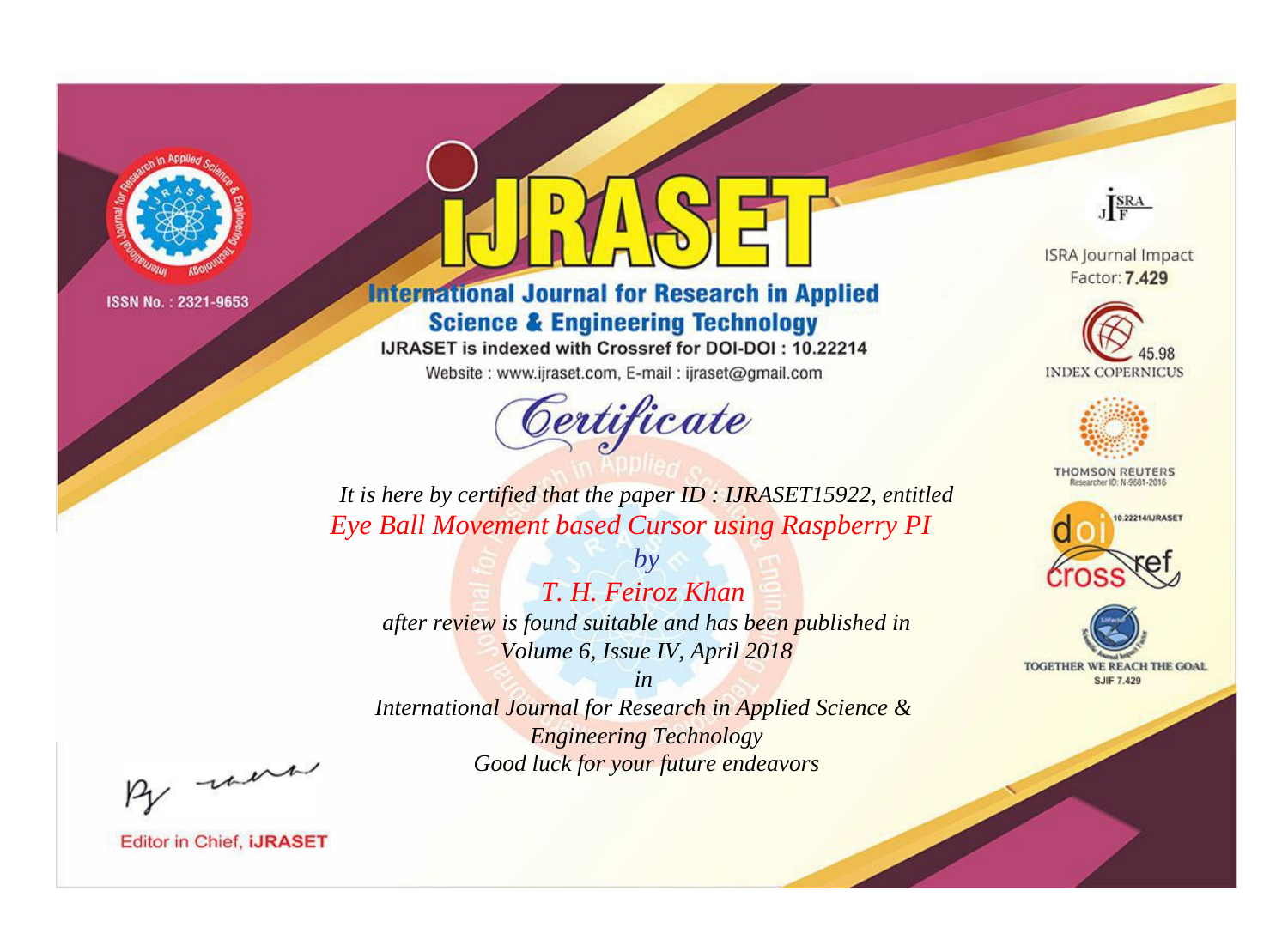

# **International Journal for Research in Applied Science & Engineering Technology**

IJRASET is indexed with Crossref for DOI-DOI: 10.22214

Website: www.ijraset.com, E-mail: ijraset@gmail.com



JERA

**ISRA Journal Impact** Factor: 7.429





**THOMSON REUTERS** 



TOGETHER WE REACH THE GOAL **SJIF 7.429** 

It is here by certified that the paper ID: IJRASET15922, entitled Eye Ball Movement based Cursor using Raspberry PI

 $by$ T. Gopikrishna after review is found suitable and has been published in Volume 6, Issue IV, April 2018

 $in$ International Journal for Research in Applied Science & **Engineering Technology** Good luck for your future endeavors

By morn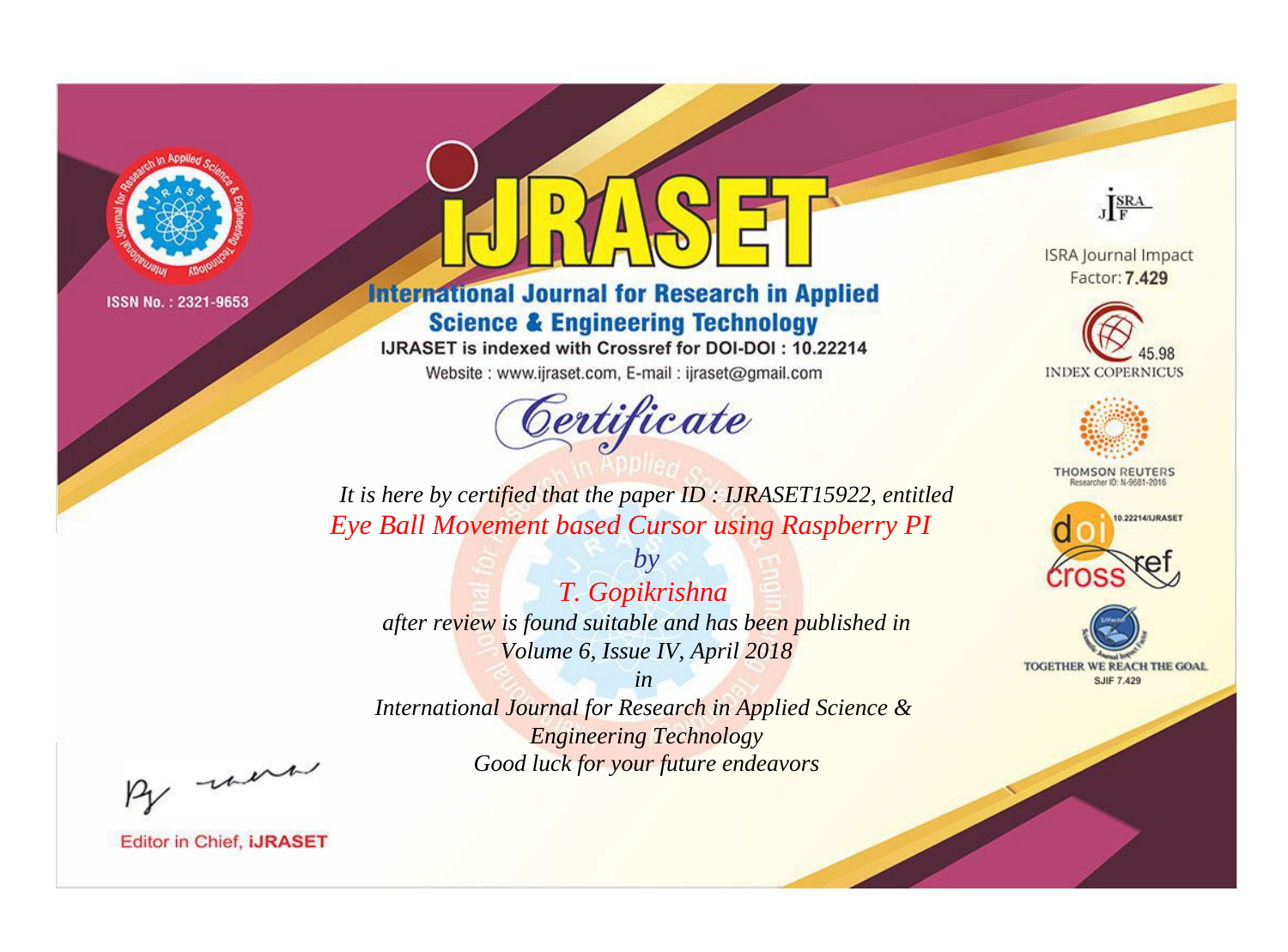

# **International Journal for Research in Applied Science & Engineering Technology**

IJRASET is indexed with Crossref for DOI-DOI: 10.22214

Website: www.ijraset.com, E-mail: ijraset@gmail.com



JERA

**ISRA Journal Impact** Factor: 7.429





**THOMSON REUTERS** 



TOGETHER WE REACH THE GOAL **SJIF 7.429** 

*It is here by certified that the paper ID : IJRASET15922, entitled Eye Ball Movement based Cursor using Raspberry PI*

*by N. Dayakar Reddy after review is found suitable and has been published in Volume 6, Issue IV, April 2018*

*in* 

*International Journal for Research in Applied Science & Engineering Technology Good luck for your future endeavors*

By morn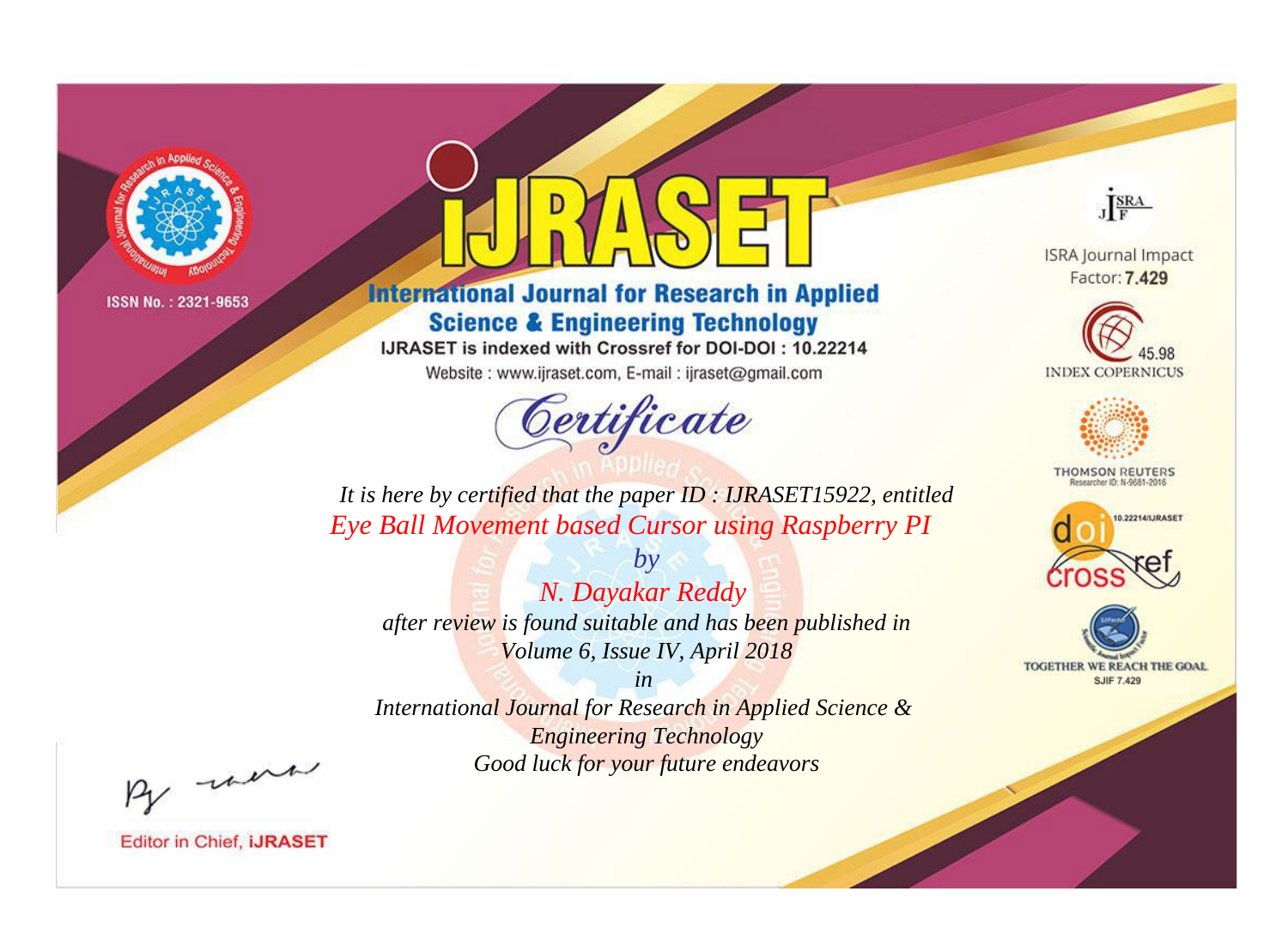

# **International Journal for Research in Applied Science & Engineering Technology**

IJRASET is indexed with Crossref for DOI-DOI: 10.22214

Website: www.ijraset.com, E-mail: ijraset@gmail.com



JERA

**ISRA Journal Impact** Factor: 7.429





**THOMSON REUTERS** 



TOGETHER WE REACH THE GOAL **SJIF 7.429** 

*It is here by certified that the paper ID : IJRASET15922, entitled Eye Ball Movement based Cursor using Raspberry PI*

*by T. Sai Dheeraj after review is found suitable and has been published in Volume 6, Issue IV, April 2018*

*in* 

*International Journal for Research in Applied Science & Engineering Technology Good luck for your future endeavors*

By morn